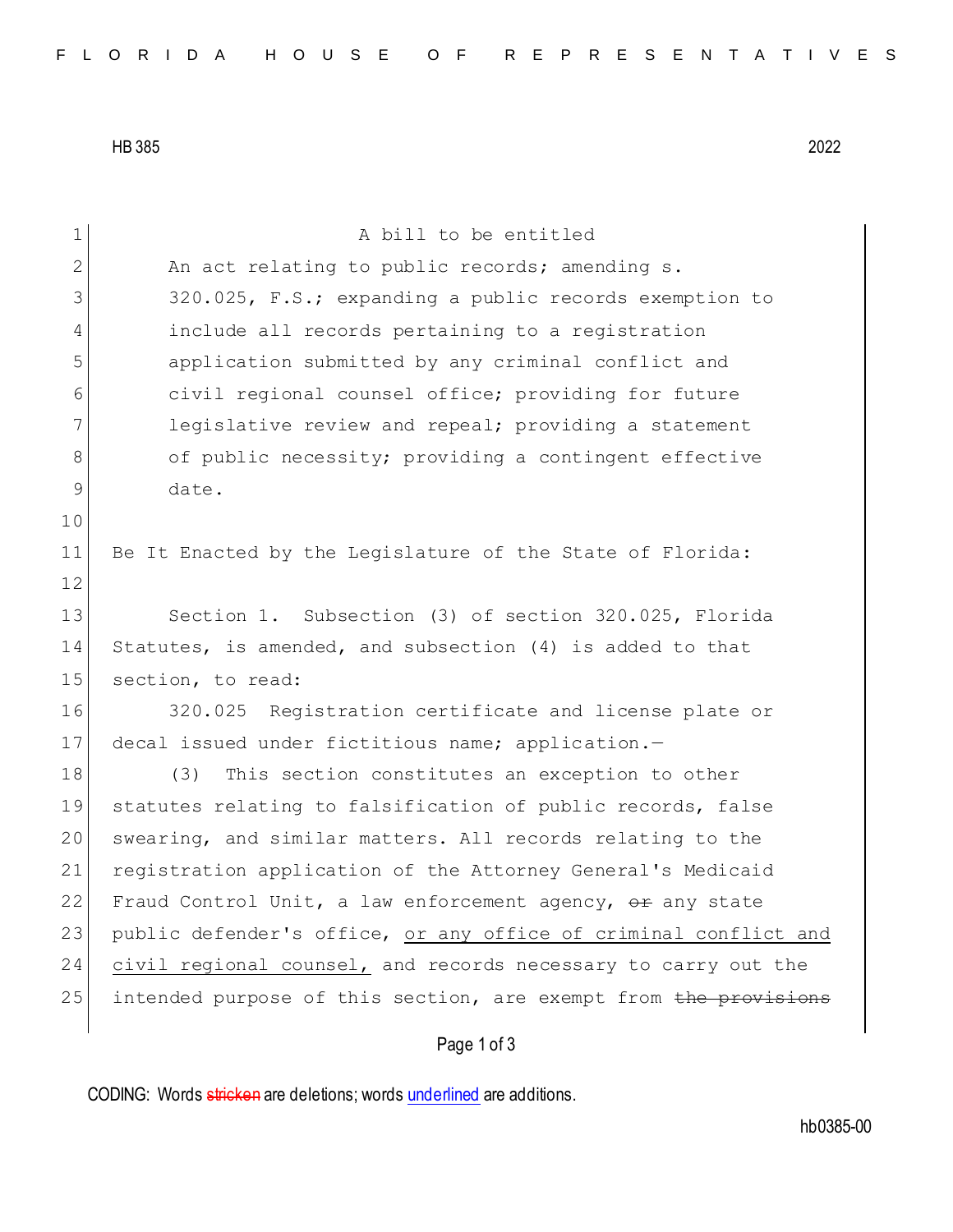HB 385 2022

26  $\Theta$   $\overline{\Theta}$  s. 119.07(1), and s. 24(a), Art. I of the State Constitution 27 as long as the information is retained by the department. This 28 section does not prohibit other personations, fabrications, or 29 creations of false identifications by the Attorney General's 30 Medicaid Fraud Control Unit,  $\theta$  law enforcement or public 31 defender's officers, or a regional counsel office in the 32 official performance of covert operations. 33 (4) This section is subject to the Open Government Sunset 34 Review Act in accordance with s. 119.15 and shall stand repealed 35 on October 2, 2027, unless reviewed and saved from repeal 36 through reenactment by the Legislature. 37 Section 2. The Legislature finds that it is a public 38 necessity that all records relating to the application for a 39 confidential registration certificate and registration license 40 plate or decal submitted by an office of criminal conflict and 41 civil regional counsel, and any other records necessary to carry 42 out the intended purpose of s. 320.025, Florida Statutes, be 43 made exempt from s. 119.07(1), Florida Statutes, and s. 24(a), 44 Article I of the State Constitution. Investigations by an office 45 of criminal conflict and civil regional counsel may be 46 jeopardized by the registration of motor vehicles under the 47 office's name or under the names of the office's investigators 48 in that persons under investigation may acquire such 49 registration information in order to seek retaliation against 50 the office or its investigators. Authorizing offices of criminal

Page 2 of 3

CODING: Words stricken are deletions; words underlined are additions.